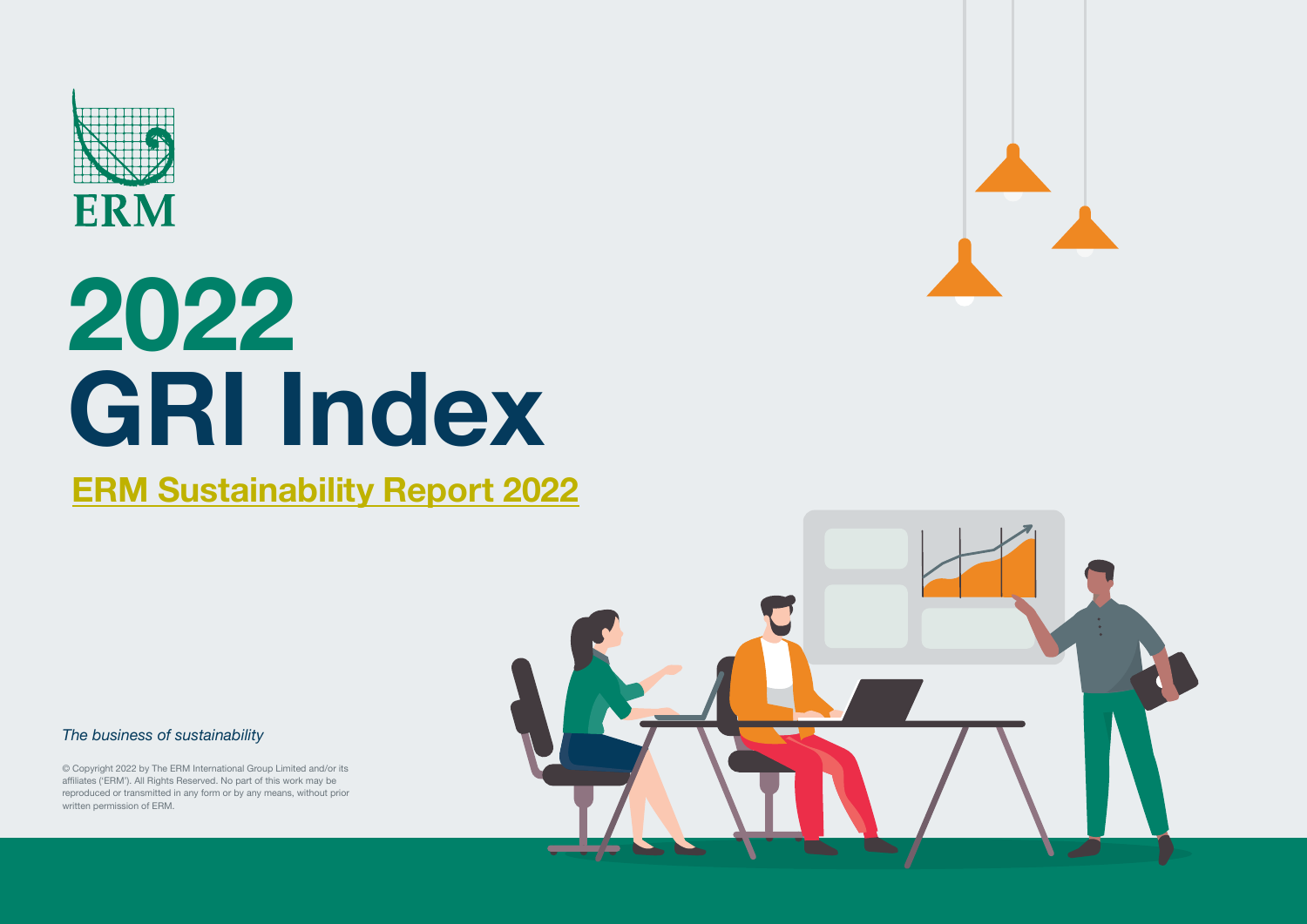**As required by the GRI Universal Standards, we provide an index that specifies each of the GRI Standards and disclosures included in the report. As part of ERM's efforts to advance sustainability reporting, we support the activities of GRI as a Community member.**



2022

Statement of use: GRI used: Applicable GRI Standard(s): No sector guidelines apply. ERM has reported in accordance with the GRI Standards for the period 1 April 2021 to 31 March 2022. GRI 1: Foundation 2021

#### **General Disclosures**

| <b>GRI STANDARD/</b><br><b>OTHER SOURCE</b> | <b>DISCLOSURE</b>                                                       | <b>LOCATION</b>                                                  | <b>OMISSION</b>                                                                                                                                                                                                                                                                                                                    |
|---------------------------------------------|-------------------------------------------------------------------------|------------------------------------------------------------------|------------------------------------------------------------------------------------------------------------------------------------------------------------------------------------------------------------------------------------------------------------------------------------------------------------------------------------|
|                                             | 2-1 Organizational details                                              | p. 154, Data background                                          |                                                                                                                                                                                                                                                                                                                                    |
|                                             | 2-2 Entities included in the organization's<br>sustainability reporting | Data background<br>List of ERM subsidiaries as per 31 March 2022 |                                                                                                                                                                                                                                                                                                                                    |
|                                             | 2-3 Reporting period, frequency and contact<br>point                    | Data background                                                  |                                                                                                                                                                                                                                                                                                                                    |
|                                             | 2-4 Restatements of information                                         | There are no restatements of information in<br>this report.      |                                                                                                                                                                                                                                                                                                                                    |
|                                             | 2-5 External assurance                                                  | p. 152, GHG data assurance, Principles based<br>assurance        |                                                                                                                                                                                                                                                                                                                                    |
|                                             | 2-6 Activities, value chain and other business<br>relationships         | pp. 13, 62, 110, 120, Industries                                 |                                                                                                                                                                                                                                                                                                                                    |
|                                             | 2-7 Employees                                                           | pp. 136-142, Data background                                     |                                                                                                                                                                                                                                                                                                                                    |
|                                             | 2-8 Workers who are not employees                                       |                                                                  | Information unavailable/incomplete. ERM uses subcontractors,<br>but does not have systems to track the total number. We track<br>subcontractor injury and illness data (p. 147). A subcontractor for ERM<br>provides services on an ERM project ultimately for an ERM external<br>client. This includes lower-tier subcontractors. |
|                                             | 2-9 Governance structure and composition                                | pp. 14, 108-109                                                  |                                                                                                                                                                                                                                                                                                                                    |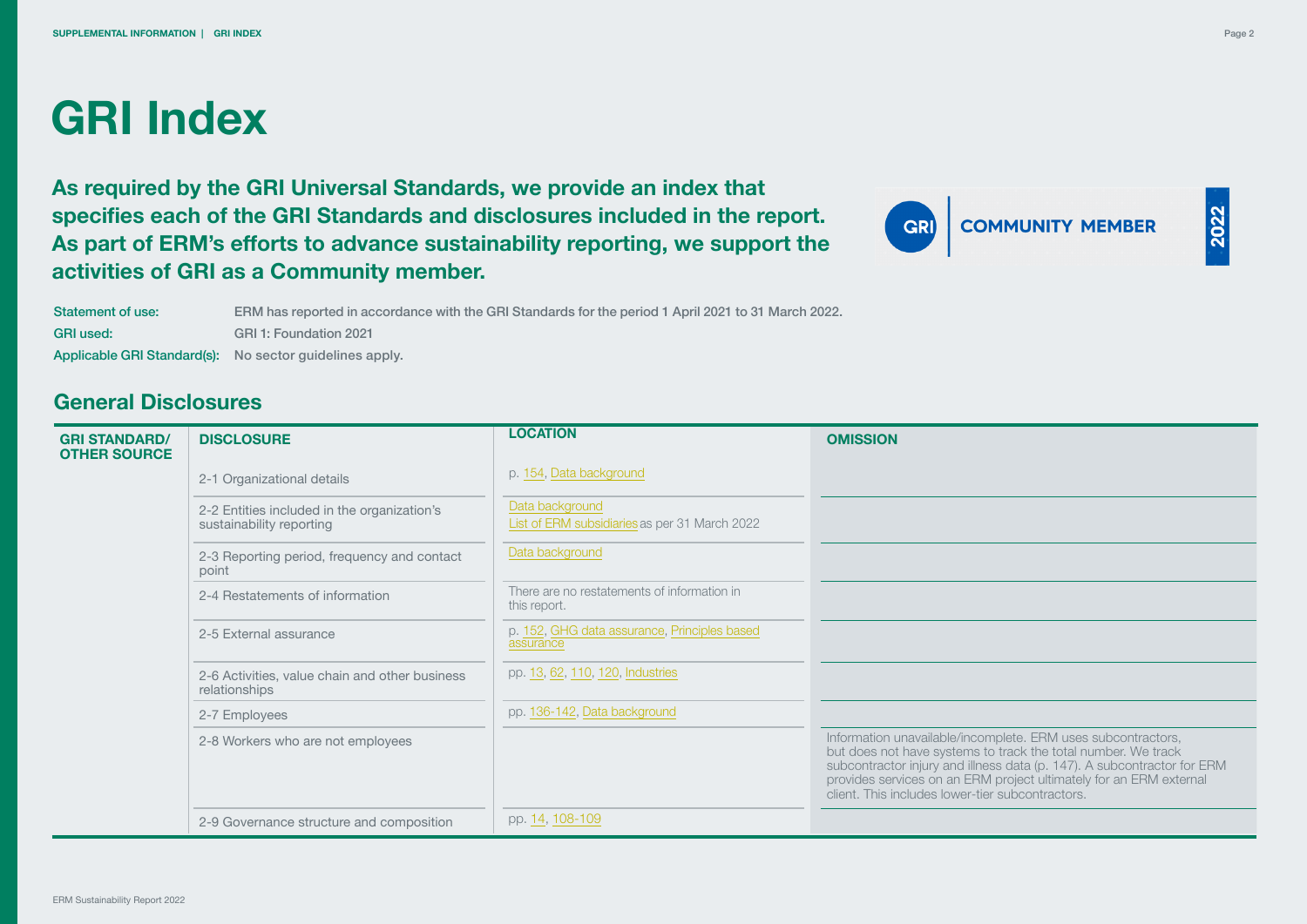| <b>GRI STANDARD/</b><br><b>OTHER SOURCE</b> | <b>DISCLOSURE</b>                                                                   | <b>LOCATION</b>                                                                                                                                                                        | <b>OMISSION</b>                                                                                                                            |
|---------------------------------------------|-------------------------------------------------------------------------------------|----------------------------------------------------------------------------------------------------------------------------------------------------------------------------------------|--------------------------------------------------------------------------------------------------------------------------------------------|
| GRI 2: General<br>Disclosures 2021          | 2-10 Nomination and selection of the highest<br>governance body                     | p. 109                                                                                                                                                                                 |                                                                                                                                            |
|                                             | 2-11 Chair of the highest governance body                                           | p. 109                                                                                                                                                                                 |                                                                                                                                            |
|                                             | 2-12 Role of the highest governance body in<br>overseeing the management of impacts | pp. 14, 108-109                                                                                                                                                                        |                                                                                                                                            |
|                                             | 2-13 Delegation of responsibility for managing<br>impacts                           | pp. 14, 109, 123                                                                                                                                                                       |                                                                                                                                            |
|                                             | 2-14 Role of the highest governance body in<br>sustainability reporting             | pp. 25, 123                                                                                                                                                                            |                                                                                                                                            |
|                                             | 2-15 Conflicts of interest                                                          | pp. 119-120, Conflicts of Interest for<br>Investments, Code of Business Conduct                                                                                                        |                                                                                                                                            |
|                                             | 2-16 Communication of critical concerns                                             | pp. 119-120, Code of Business Conduct, ERM<br>does not report the total number and nature of<br>critical concerns communicated to the Board and<br>is considering this for the future. |                                                                                                                                            |
|                                             | 2-17 Collective knowledge of the highest<br>governance body                         | p. 109                                                                                                                                                                                 |                                                                                                                                            |
|                                             | 2-18 Evaluation of the performance of the<br>highest governance body                | p. 109                                                                                                                                                                                 |                                                                                                                                            |
|                                             | 2-19 Remuneration policies                                                          | p. 109                                                                                                                                                                                 |                                                                                                                                            |
|                                             | 2-20 Process to determine remuneration                                              | p. 109                                                                                                                                                                                 |                                                                                                                                            |
|                                             | 2-21 Annual total compensation ratio                                                |                                                                                                                                                                                        | Information unavailable/incomplete. ERM does not currently have the<br>methodology in our Human Resources systems to determine this ratio. |
|                                             | 2-22 Statement on sustainable development<br>strategy                               | pp. 5-6, 14, 16                                                                                                                                                                        |                                                                                                                                            |
|                                             | 2-23 Policy commitments                                                             | pp. 42-43, 46, 83-84, Our commitments<br><b>Ethical Business Conduct</b>                                                                                                               |                                                                                                                                            |
|                                             | 2-24 Embedding policy commitments                                                   | pp. 14-15, 109                                                                                                                                                                         |                                                                                                                                            |
|                                             | 2-25 Processes to remediate negative impacts                                        | pp. 29-30, 52, 119-121                                                                                                                                                                 |                                                                                                                                            |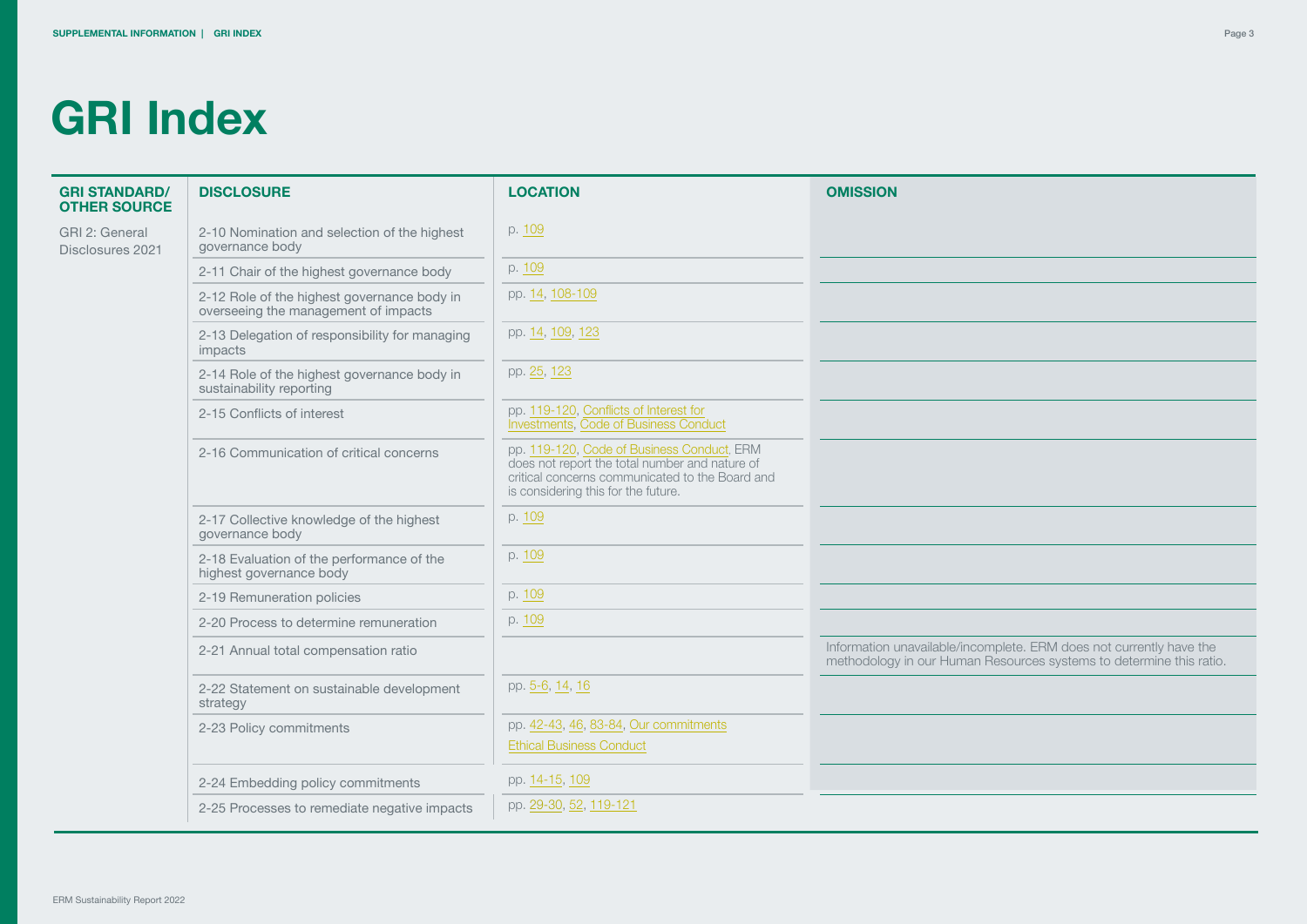| <b>GRI STANDARD/</b><br><b>OTHER SOURCE</b> | <b>DISCLOSURE</b>                                          | <b>LOCATION</b>     | <b>OMISSION</b>                                                                          |
|---------------------------------------------|------------------------------------------------------------|---------------------|------------------------------------------------------------------------------------------|
| GRI 2: General<br>Disclosures 2021          | 2-26 Mechanisms for seeking advice and<br>raising concerns | p. 119-121          |                                                                                          |
|                                             | 2-27 Compliance with laws and regulations                  | pp. 21, 23, 119-121 |                                                                                          |
|                                             | 2-28 Membership associations                               | pp. 83-84           |                                                                                          |
|                                             | 2-29 Approach to stakeholder engagement                    | pp. 27-28           |                                                                                          |
|                                             | 2-30 Collective bargaining agreements                      |                     | Not applicable. None of our employees are covered by collective<br>bargaining agreements |

#### **Material Topics**

| <b>GRI STANDARD/</b><br><b>OTHER SOURCE</b> | <b>DISCLOSURE</b>                                                                       | <b>LOCATION</b>                                                                                                                     | <b>OMISSION</b> |
|---------------------------------------------|-----------------------------------------------------------------------------------------|-------------------------------------------------------------------------------------------------------------------------------------|-----------------|
| GRI 3: Material<br>Topics 2021              | 3-1 Process to determine material topics                                                | pp. 25-26, 29-30, 124-126                                                                                                           |                 |
|                                             | 3-2 List of material topics                                                             | pp. 125-126                                                                                                                         |                 |
| Economic Performance                        |                                                                                         |                                                                                                                                     |                 |
| GRI 3: Material<br>Topics 2021              | 3-3 Management of material topics                                                       | pp. 107-111                                                                                                                         |                 |
| GRI 201: Economic<br>Performance 2016       | 201-1 Direct economic value generated and<br>distributed                                | Financial overview                                                                                                                  |                 |
|                                             | 201-2 Financial implications and other risks<br>and opportunities due to climate change | <b>TCFD</b> disclosure                                                                                                              |                 |
|                                             | 201-3 Defined benefit plan obligations and<br>other retirement plans                    | ERM operates retirement and pension plans<br>that vary at the local level, based on legal and<br>market requirements and practices. |                 |
|                                             | 201-4 Financial assistance received from<br>government                                  | <b>Financial overview</b>                                                                                                           |                 |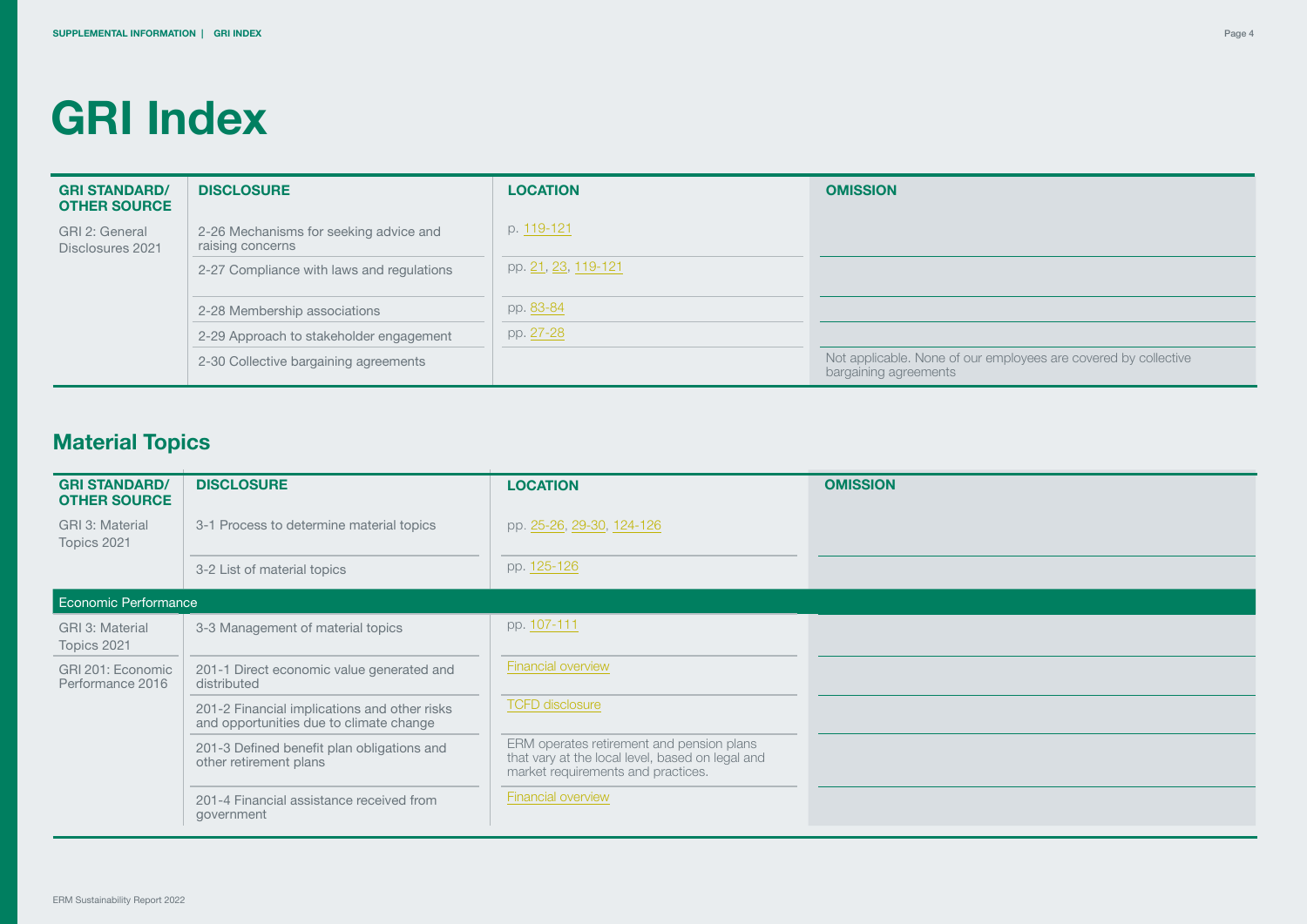| <b>GRI STANDARD/</b><br><b>OTHER SOURCE</b> | <b>DISCLOSURE</b>                                                                                                                                        | <b>LOCATION</b>                                                                                                                                            | <b>OMISSION</b>                                                                                                                                                                                                                                         |
|---------------------------------------------|----------------------------------------------------------------------------------------------------------------------------------------------------------|------------------------------------------------------------------------------------------------------------------------------------------------------------|---------------------------------------------------------------------------------------------------------------------------------------------------------------------------------------------------------------------------------------------------------|
| Biodiversity                                |                                                                                                                                                          |                                                                                                                                                            |                                                                                                                                                                                                                                                         |
| GRI 3: Material<br>Topics 2021              |                                                                                                                                                          | pp. 45-50                                                                                                                                                  |                                                                                                                                                                                                                                                         |
| GRI 304:<br>Biodiversity                    | 304-1 Operational sites owned, leased,<br>managed in, or adjacent to, protected areas<br>and areas of high biodiversity value outside<br>protected areas |                                                                                                                                                            | Information unavailable/incomplete on offices in or adjacent to protected<br>areas of areas of high biodiversity value at this time. ERM does not have<br>systems to track this information about our operational sites, which are<br>office locations. |
|                                             | 304-2 Significant impacts of activities,<br>products and services on biodiversity                                                                        | pp. 45-50                                                                                                                                                  |                                                                                                                                                                                                                                                         |
|                                             | 304-3 Habitats protected or restored                                                                                                                     | pp. 45-50, ERM Foundation Annual Review                                                                                                                    |                                                                                                                                                                                                                                                         |
| Emissions                                   |                                                                                                                                                          |                                                                                                                                                            |                                                                                                                                                                                                                                                         |
| GRI 3: Material<br>Topics 2021              | 3-3 Management of material topics                                                                                                                        | pp. 36-44, Data background                                                                                                                                 |                                                                                                                                                                                                                                                         |
| GRI 305:                                    | 305-1 Direct (Scope 1) GHG emissions                                                                                                                     | p. 129, Data background                                                                                                                                    |                                                                                                                                                                                                                                                         |
| Emissions 2016                              | 305-2 Energy indirect (Scope 2) GHG<br>emissions                                                                                                         | p. 130, Data background                                                                                                                                    |                                                                                                                                                                                                                                                         |
|                                             | 305-3 Other indirect (Scope 3) GHG emissions                                                                                                             | p. 132-133, Data background                                                                                                                                |                                                                                                                                                                                                                                                         |
| GRI 305:                                    | 305-4 GHG emissions intensity                                                                                                                            | p. 128-135, Data background                                                                                                                                |                                                                                                                                                                                                                                                         |
| Emissions 2016                              | 305-5 Reduction of GHG emissions                                                                                                                         | pp.128-135, Data background                                                                                                                                |                                                                                                                                                                                                                                                         |
| Employment                                  |                                                                                                                                                          |                                                                                                                                                            |                                                                                                                                                                                                                                                         |
| GRI 3: Material<br>Topics 2021              | 3-3 Management of material topics                                                                                                                        | pp. 57-73                                                                                                                                                  |                                                                                                                                                                                                                                                         |
| GRI 401:<br>Employment 2016                 | 401-1 New employee hires and employee<br>turnover                                                                                                        | pp. 137-139                                                                                                                                                |                                                                                                                                                                                                                                                         |
|                                             | 401-2 Benefits provided to full-time employees<br>that are not provided to temporary or part-time<br>employees                                           | ERM complies with local legislation when<br>it comes to providing benefits to all our<br>employees, whether they are full time, part time<br>or temporary. |                                                                                                                                                                                                                                                         |
|                                             | 401-3 Parental leave                                                                                                                                     |                                                                                                                                                            | Information unavailable/incomplete. ERM does not track the aggregate<br>family leave information requested. We have established a global<br>minimum standard for leave (see p. 70).                                                                     |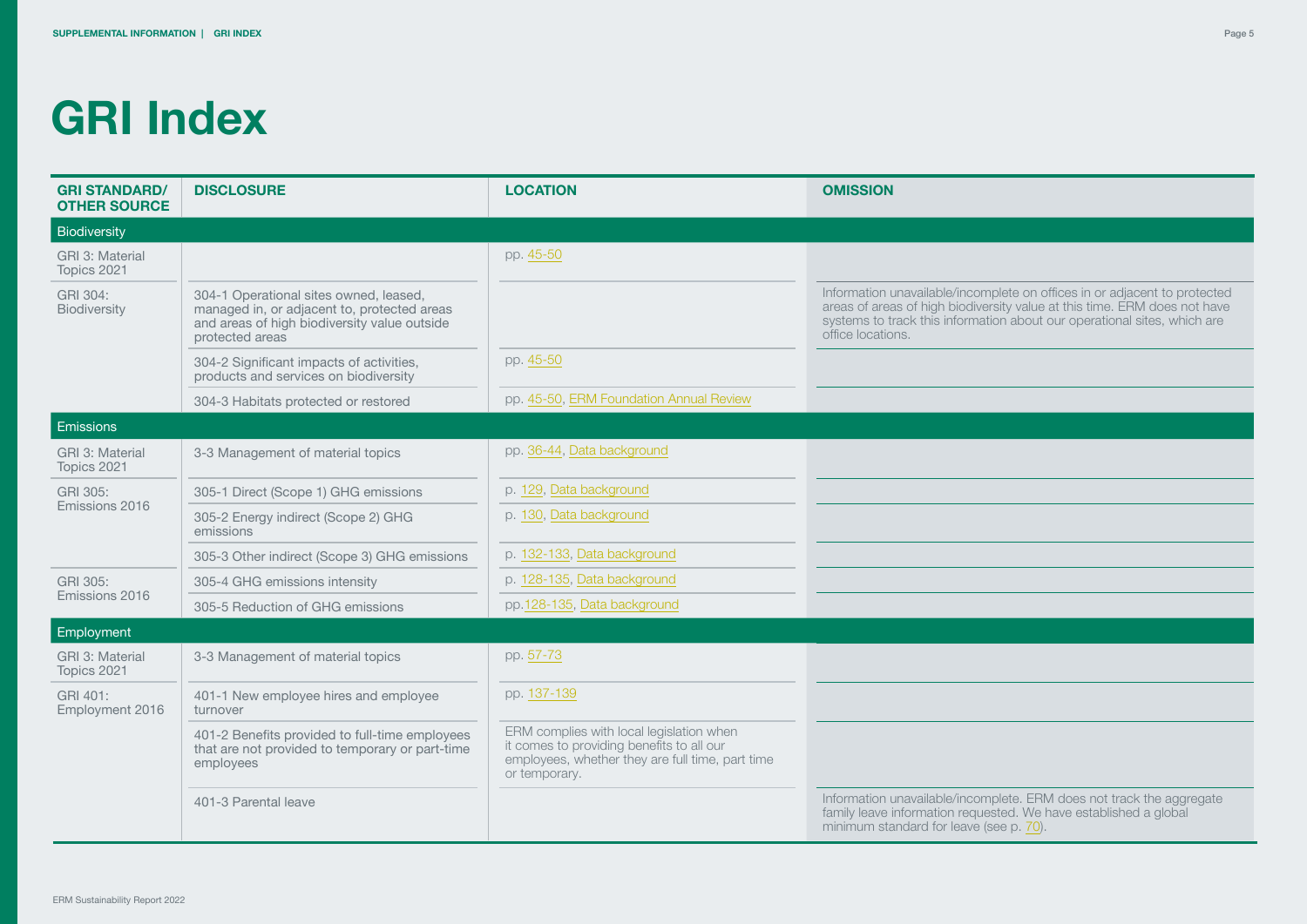| <b>GRI STANDARD/</b><br><b>OTHER SOURCE</b>         | <b>DISCLOSURE</b>                                                                                | <b>LOCATION</b>                                                                                                                                         | <b>OMISSION</b> |
|-----------------------------------------------------|--------------------------------------------------------------------------------------------------|---------------------------------------------------------------------------------------------------------------------------------------------------------|-----------------|
| Occupational health and safety                      |                                                                                                  |                                                                                                                                                         |                 |
| GRI 3: Material<br>Topics 2021                      | 3-3 Management of material topics                                                                | pp. 114-115                                                                                                                                             |                 |
| GRI 403:<br>Occupational                            | 403-1 Occupational health and safety<br>management system                                        | pp. 114-115                                                                                                                                             |                 |
| Health and Safety<br>2018                           | 403-2 Hazard identification, risk assessment,<br>and incident investigation                      | pp. 114-115                                                                                                                                             |                 |
|                                                     | 403-3 Occupational health services                                                               | pp. 114-115                                                                                                                                             |                 |
|                                                     | 403-5 Worker training on occupational health<br>and safety                                       | pp. 114-115                                                                                                                                             |                 |
|                                                     | 403-9 Work-related injuries                                                                      | pp. 146-151                                                                                                                                             |                 |
| Training and education                              |                                                                                                  |                                                                                                                                                         |                 |
| GRI 3: Material<br>Topics 2021                      | 3-3 Management of material topics                                                                | pp. 58-62, 119-121                                                                                                                                      |                 |
|                                                     | 404-2 Programs for upgrading employee skills<br>and transition assistance programs               | pp. 58-62                                                                                                                                               |                 |
|                                                     | 404-3 Percentage of employees receiving<br>regular performance and career development<br>reviews | ERM's Performance Management Framework<br>requires that all employees receive a mid-year<br>and end-of-year performance review and<br>development plan. |                 |
| Diversity and equal opportunity                     |                                                                                                  |                                                                                                                                                         |                 |
| GRI 3: Material<br>Topics 2021                      | 3-3 Management of material topics                                                                | pp. 66-73                                                                                                                                               |                 |
| GRI 405: Diversity<br>and Equal<br>Opportunity 2016 | 405-1 Diversity of governance bodies and<br>employees                                            | pp. 136-142                                                                                                                                             |                 |
| Local communities                                   |                                                                                                  |                                                                                                                                                         |                 |
| GRI 3: Material<br>Topics 2021                      | 3-3 Management of material topics                                                                | pp. 51-56                                                                                                                                               |                 |